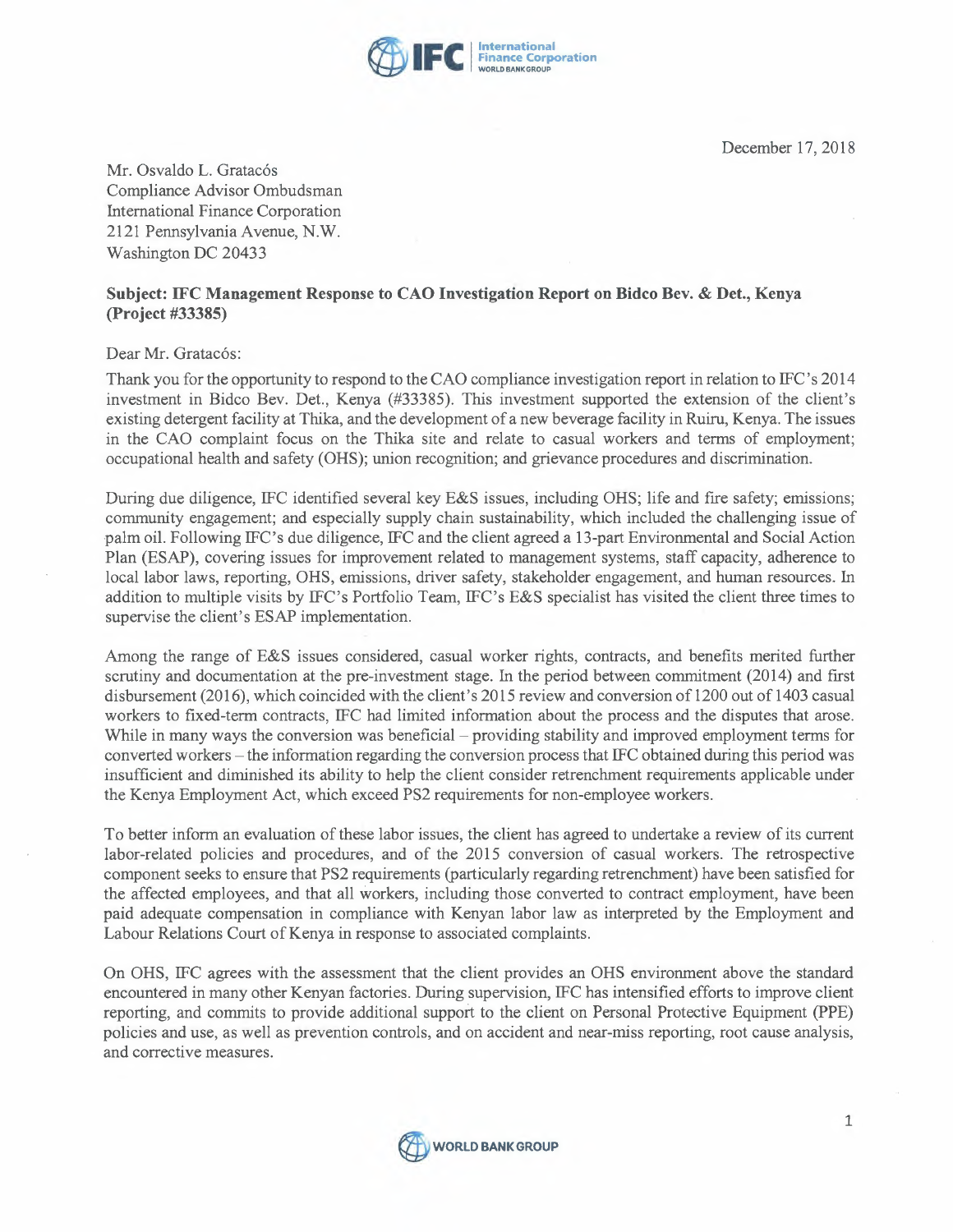

IFC also welcomes recognition of its identification of shortcomings in the client's grievance procedures and requested corrective actions that resulted in positive improvements. A revised grievance procedure was finalized in June 2018; IFC will continue to engage with the client on its implementation and effectiveness.

At a systemic level, IFC notes that labor issues can be a recurrent challenge in its investments. IFC has begun updating its Labor Handbook to improve guidance to staff and will include issues related to worker classification and associated rights and benefits. IFC now regularly contracts external labor experts to support specialists on projects with complex labor issues.

While IFC requires its clients to comply with local law, the purpose of its Performance Standards is to promote a consistent, risk-based and principled approach to E&S issues across all the countries in which it operates, reflecting good international industry practice, against which it can perform robust independent due diligence and supervision. In contrast, IFC does not procure expertise on all aspects of the dynamic and diverse local E&S law across its many countries of operation. IFC relies on its clients' representations and warranties regarding compliance with local law and on clients' required reporting of material litigation, though it supplements this with local staff insight and media tracking services. Once IFC is aware of concerns around a client's compliance with local law, it escalates its due diligence and/or supervision in a commensurate way.

The possibility of a voluntary dialog process under the auspices of the CAO dispute resolution could have been helpful to all. It is unfortunate that the complainants could not provide CAO with an indication of their objective. Some of the complainants pursued a process before the Employment and Labor Relations Court of Kenya, which ruled on July 13, 2018 regarding a class action of 296 individuals, that the claimants were not casual employees but were employees of the client, and their services should have been terminated in accordance with the procedure provided under the Employment Act for termination of contracts. In this connection, the court granted specific relief. The court did not make a finding regarding the issue of unfair termination of service. As indicated in the itemized answer, IFC will work with the client to find appropriate solutions to the remaining issues raised.

IFC welcomes the feedback on its performance and, along with its client, remains committed to engage with the relevant project stakeholders. A complete and itemized response to the CAO's key investigation findings on IFC's compliance is attached in an Annex to this letter. We look forward to continuing our dialogue with CAO during the monitoring phase.<sup>1</sup>

Socialistics to the femaning issues raised.<br>IFC welcomes the feedback on its performed the relevant project stakeholders. A concentration on IFC's compliance is attached in an *FCAO* during the monitoring phase.<sup>1</sup>

Ethiopis Tafara Vice President and General Counsel

Stephanie von Friedeburg Vice President and Chief Operating Officer

 $1$  The information in this letter and its enclosures is provided solely in the context of the CAO process, which is a mechanism internal to IFC. Because the CAO is not a court or legal enforcement mechanism, neither this information nor the information to which it responds constitutes evidence or gives rise to any legal claims against IFC. Nothing contained herein nor in CAO's reports is intended as a waiver of any of lFC's privileges and 'immunities under its Articles of Agreement or any other applicable law, and IFC reserves all rights.

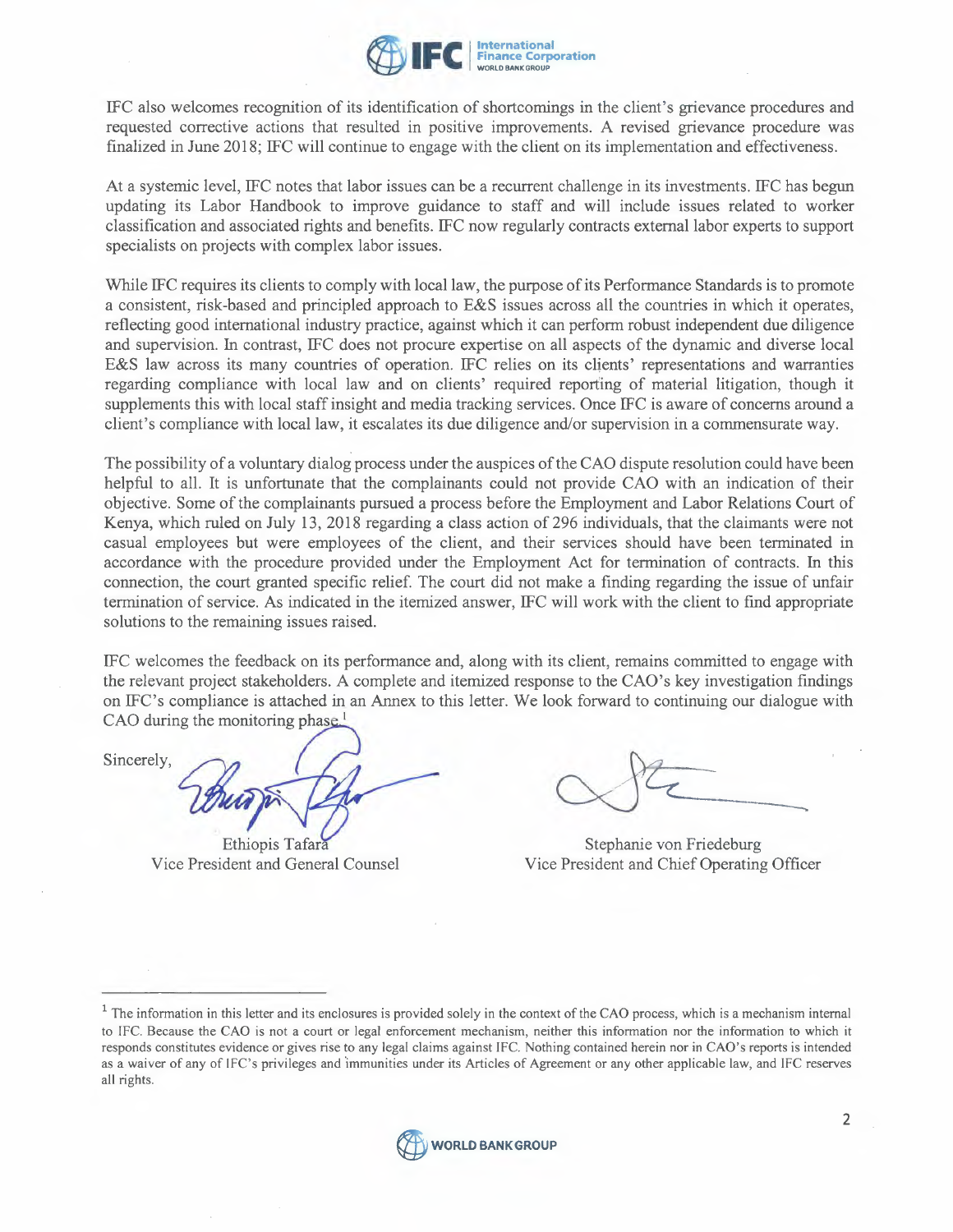

## **Annex: IFC Tabulated Management Response: Bidco, Kenya (Project #33385)**

| <b>CAO</b> Compliance<br><b>Assessment</b>                                                                                                                                    | <b>Nature of</b><br>Compliance                                                                                         | <b>IFC Response with Actions Taken or Proposed</b>                                                                                                                                                                                                                                                                                                                                                                                                                                                                                                                                                                                                                                                                                                                                                                                                                                                                                                                                                                                                                                                                                                                                                                                                                                                                                                                                                                                                                                                                                                                                                                                                                     | <b>Expected</b><br><b>Timeline</b>                                                        |
|-------------------------------------------------------------------------------------------------------------------------------------------------------------------------------|------------------------------------------------------------------------------------------------------------------------|------------------------------------------------------------------------------------------------------------------------------------------------------------------------------------------------------------------------------------------------------------------------------------------------------------------------------------------------------------------------------------------------------------------------------------------------------------------------------------------------------------------------------------------------------------------------------------------------------------------------------------------------------------------------------------------------------------------------------------------------------------------------------------------------------------------------------------------------------------------------------------------------------------------------------------------------------------------------------------------------------------------------------------------------------------------------------------------------------------------------------------------------------------------------------------------------------------------------------------------------------------------------------------------------------------------------------------------------------------------------------------------------------------------------------------------------------------------------------------------------------------------------------------------------------------------------------------------------------------------------------------------------------------------------|-------------------------------------------------------------------------------------------|
|                                                                                                                                                                               |                                                                                                                        |                                                                                                                                                                                                                                                                                                                                                                                                                                                                                                                                                                                                                                                                                                                                                                                                                                                                                                                                                                                                                                                                                                                                                                                                                                                                                                                                                                                                                                                                                                                                                                                                                                                                        |                                                                                           |
| IFC's due diligence<br>in identifying the<br>casual workers<br>employment<br>category and the<br>client's process to<br>convert casual<br>workers to fixed<br>term employees. | Sufficiency of<br>IFC's due<br>diligence on<br>client's PS2<br>implementation<br>related to<br>employment<br>policies. | Project-level:<br>IFC notes CAO's views that casual worker rights, contracts, and benefits could<br>have been further scrutinized and documented at the pre-investment stage. At the<br>pre-investment phase, IFC's due diligence identified two distinct types of<br>contracts - direct and contracted - without fully recognizing that contracted<br>workers were mostly casual workers, with associated higher risk. Post-<br>investment, during supervision, IFC followed up but was slow to engage with<br>the client to ensure proper resolution of issues, as time elapsed between IFC's<br>E&S due diligence (ESDD) and first disbursement. While the client was<br>cooperative in providing detailed information on the labor-related complaints<br>and lawsuits, this was done at IFC's request and after media coverage had begun<br>on this matter.<br>After IFC raised this issue, the client agreed to complete – and has already<br>begun to submit to IFC - a detailed human resources / labor report on a quarterly<br>basis. This report provides information and data on the implementation of<br>human resources policies and practices, allowing the client to alert IFC to any<br>new issues or disputes that have arisen in the prior three months. It also informs<br>IFC, on a timely basis, about the resolution of pending labor cases. The client<br>has further agreed to additional efforts regarding converted workers, as<br>described below in item 2.<br>Systemic:<br>To improve identification of labor issues at the due diligence phase:<br>IFC is in the process of updating its Labor Handbook, <sup>2</sup> which will include | $O$ ngoing $-$<br>Implemented from<br>03.26.18<br>Expected completion<br><b>June 2020</b> |

<sup>&</sup>lt;sup>2</sup> Measure and Improve Your Labor Standards Performance. Performance Standard 2 Handbook for Labor and Working Conditions. https://www.ifc.org/wps/wcm/connect/a4aab300488659 l 0b8 l afa6a65 l 5bb 18/SAI \_IFC \_ Labor Handbook\_ Chl-Intro.pdf?MOD=AJPERES

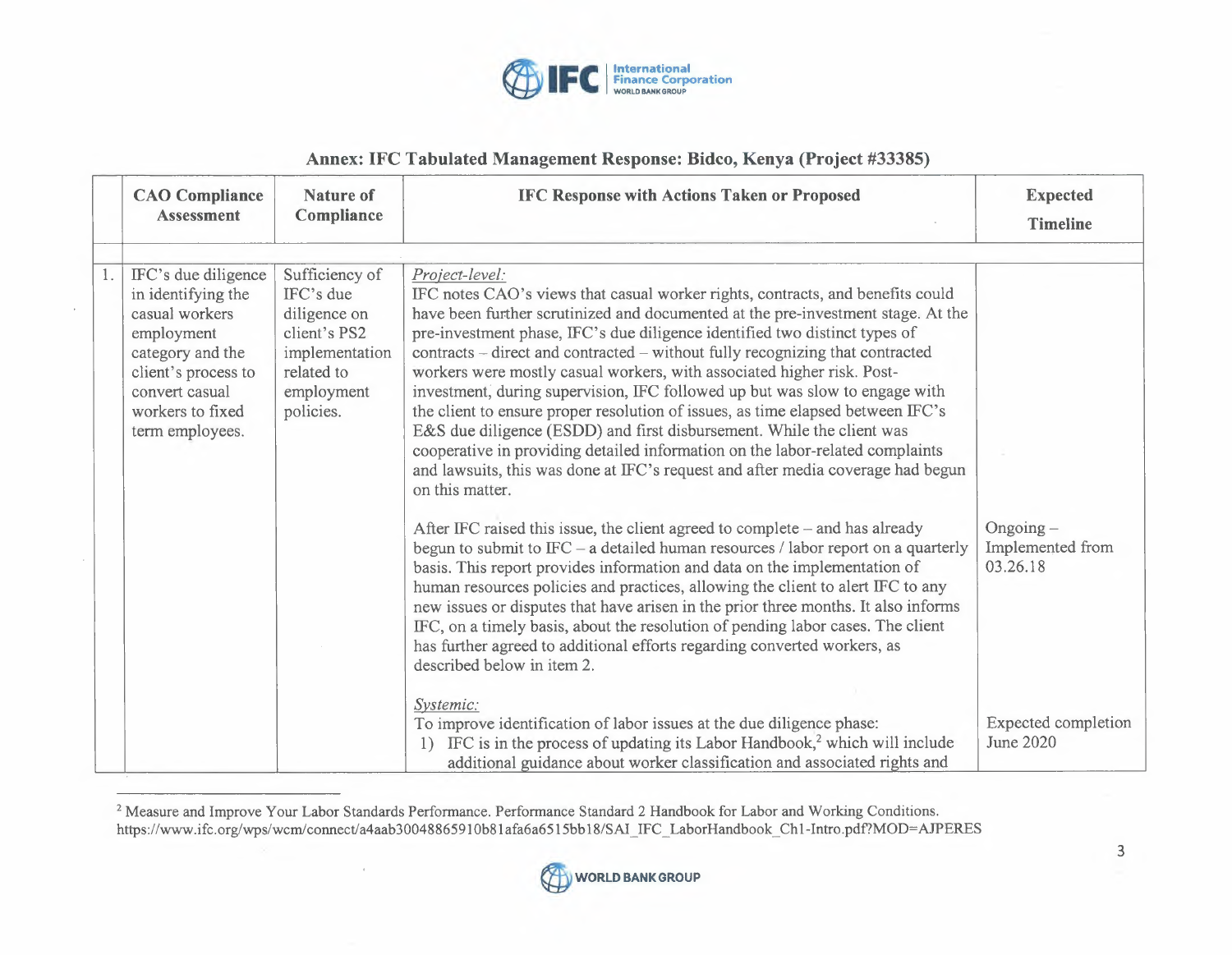

|    |                                                                                                                          |                                                                                                            | benefits. Following completion of the update, IFC will develop<br>supplementary training and tools to support implementation.<br>2) IFC has specialist labor consultant support on contract to help E&S staff in<br>projects with high-risk labor issues. IFC will increase the awareness of the<br>availability of this support among specialists.<br>To improve awareness of labor (and other) issues arising in supervision:<br>1) IFC subscribes to RepRisk, an ESG media scanning service, which alerts<br>specialists to negative media stories regarding clients/projects that merit<br>additional follow-up with clients.<br>IFC will revise its Environmental and Social Review Procedure (ESRP) to<br>2)<br>instruct E&S specialists that when more than 12 months have elapsed<br>between ESDD and first disbursement, the ESDD will be reviewed before<br>disbursement to confirm that its conclusions and resulting client actions<br>remain consistent, appropriate, and comprehensive. If additional<br>Performance Standards issues are identified in this review, IFC will require<br>clients to adapt their environmental and social management systems to<br>manage such issues in compliance with Performance Standards<br>requirements. | $O$ ngoing – effective<br>since 07.01.2014<br>$O$ ngoing – effective<br>since 07.01.15<br>Expected completion<br>06.30.19 |
|----|--------------------------------------------------------------------------------------------------------------------------|------------------------------------------------------------------------------------------------------------|--------------------------------------------------------------------------------------------------------------------------------------------------------------------------------------------------------------------------------------------------------------------------------------------------------------------------------------------------------------------------------------------------------------------------------------------------------------------------------------------------------------------------------------------------------------------------------------------------------------------------------------------------------------------------------------------------------------------------------------------------------------------------------------------------------------------------------------------------------------------------------------------------------------------------------------------------------------------------------------------------------------------------------------------------------------------------------------------------------------------------------------------------------------------------------------------------------------------------------------------------------------|---------------------------------------------------------------------------------------------------------------------------|
| 2. | IFC's<br>consideration and<br>advice to the client<br>concerning the PS2<br>provisions on<br>retrenchment of<br>workers. | Sufficiency of<br>IFC's<br>supervision on<br>client's PS2<br>implementation<br>related to<br>retrenchment. | Project-level:<br>The client's 2015 decision to cease employing casual workers was a welcome<br>transition for many workers, who were converted to regular employees with<br>benefits and increased employment security. Questions regarding retrenchment<br>arose from the fact that national labor law exceeds PS2 requirements for non-<br>employee workers. The Kenya Employment Act defines specific requirements<br>for conversion of casual workers to other types of contracts based on length and<br>regularity of service, and requires additional measures in case of termination.<br>These include some of the requirements under the PS2 retrenchment provision,<br>such as notice of dismissal and severance payment (paragraph 19). IFC notes,<br>per item 1, that the lack of identification of distinct contract types and risks<br>associated with different worker categories led to a diminished ability for IFC<br>help the client apply retrenchment requirements applicable to the 203 workers<br>(out of the total 1403 casual workers) not converted to fixed-term contracts.<br>A court ruling on July 13, 2018 from the Labour and Employment Relations                                                                           | Supervision visit                                                                                                         |

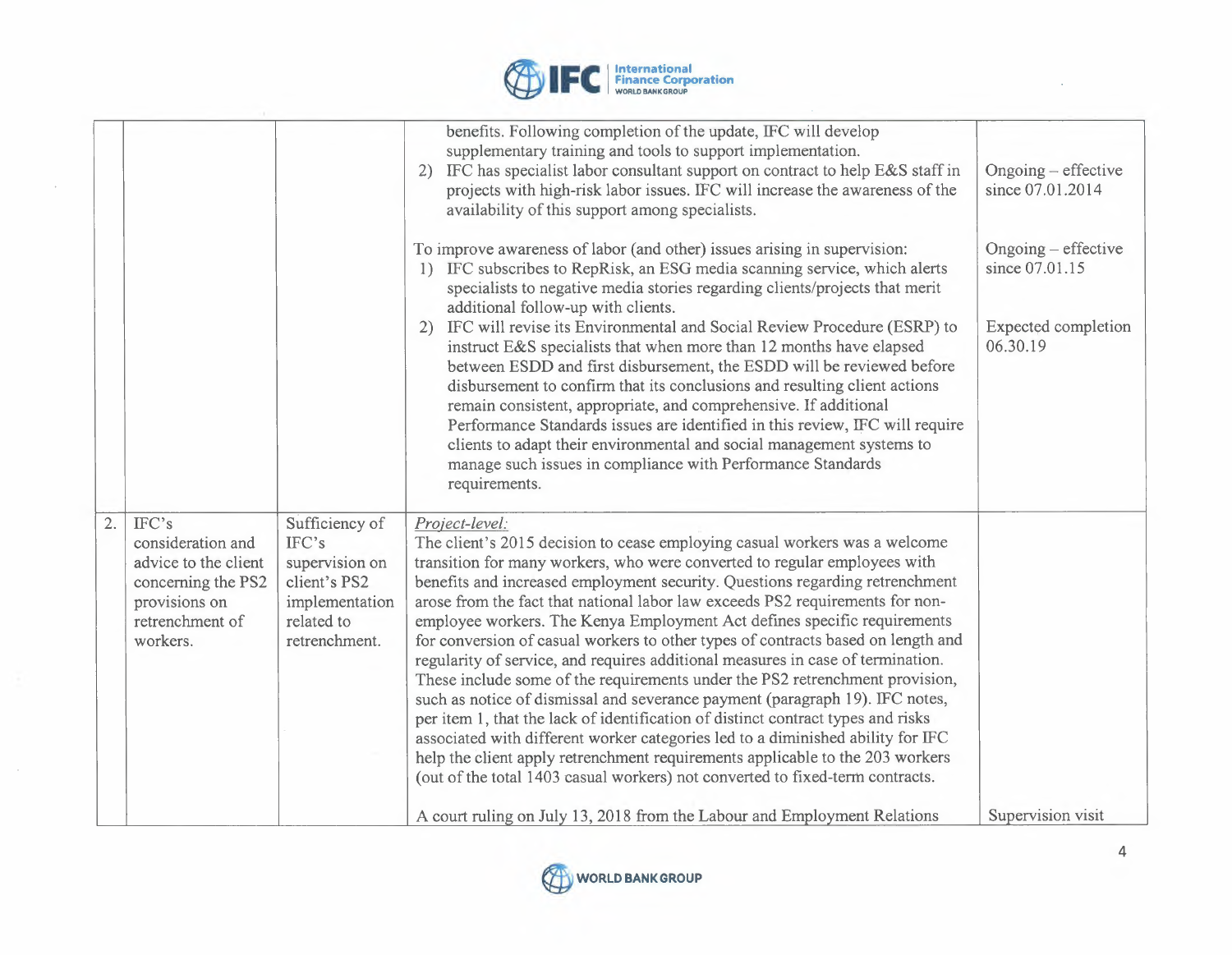

|    |                                                                                                                                                                                                         |                                                                                                  | Court of Kenya granted to each of 296 complainants (the 203 workers<br>referenced above plus 93 other previous casual workers at Bidco, the group<br>having some overlap with the complainants triggering CAO's review) one-<br>month salary in lieu of notice and one-month salary in lieu of leave, for each<br>complete year of service between 2009 and 2013. The client has agreed to<br>undertake a review that assesses both current labor practices as well as any<br>outstanding actions related to the 2015 conversion of casual workers. IFC will<br>seek that this is conducted by a credible and reputable third party. As part of<br>this process, IFC will review the client's current human resources practices<br>during its supervision activities to ensure alignment with PS2. The client has<br>agreed to revise its Retrenchment Policy to apply to all employee categories<br>under Kenyan labor standards. | scheduled on12.17.18<br><b>Retrenchment Policy</b><br>revision completion<br>expected 01.30.19.<br>Labor review<br>completion expected<br>04.30.19 |
|----|---------------------------------------------------------------------------------------------------------------------------------------------------------------------------------------------------------|--------------------------------------------------------------------------------------------------|------------------------------------------------------------------------------------------------------------------------------------------------------------------------------------------------------------------------------------------------------------------------------------------------------------------------------------------------------------------------------------------------------------------------------------------------------------------------------------------------------------------------------------------------------------------------------------------------------------------------------------------------------------------------------------------------------------------------------------------------------------------------------------------------------------------------------------------------------------------------------------------------------------------------------------|----------------------------------------------------------------------------------------------------------------------------------------------------|
|    |                                                                                                                                                                                                         |                                                                                                  | Systemic:<br>To improve identification of labor issues such as retrenchment during due<br>diligence, IFC is updating its Labor Handbook, and developing additional tools<br>and training, as described in item 1. The Handbook will include additional<br>guidance about worker classification and associated rights and benefits.                                                                                                                                                                                                                                                                                                                                                                                                                                                                                                                                                                                                 | Expected completion<br><b>June 2020</b>                                                                                                            |
| 3. | IFC's assessment<br>of the client's OHS<br>systems.                                                                                                                                                     | Sufficiency of<br>IFC's due<br>diligence on<br>client's PS2<br>implementation<br>related to OHS. | IFC is pleased that CAO found that at the pre-investment stage, IFC ensured that<br>the client appropriately identified OHS risks and required a system to provide<br>workers with a safe and healthy work environment including preventive and<br>protective measures, OHS training, and emergency preparedness and response<br>arrangements.                                                                                                                                                                                                                                                                                                                                                                                                                                                                                                                                                                                     | N/A                                                                                                                                                |
| 4. | IFC's supervision<br>that the client is<br>operating its OHS<br>systems in<br>accordance with<br>good international<br>industry practice,<br>reporting incidents,<br>analyzing their root<br>causes and | Sufficiency of<br>IFC's<br>supervision on<br>client's PS2<br>implementation<br>related to OHS.   | Project-level:<br>IFC notes CAO's observation in relation to the pace of escalation of supervision<br>interactions with the client, towards progressively achieving compliance with the<br>Performance Standards. IFC has intensified its supervision activities in the past<br>two years. There have been several follow-up engagements with the client, who<br>was co-operative but sometimes slow, in submitting supporting documents<br>regarding implementation, such as information about accidents, accident<br>investigation reports, and corrective actions.                                                                                                                                                                                                                                                                                                                                                              |                                                                                                                                                    |



 $\sim$   $\sim$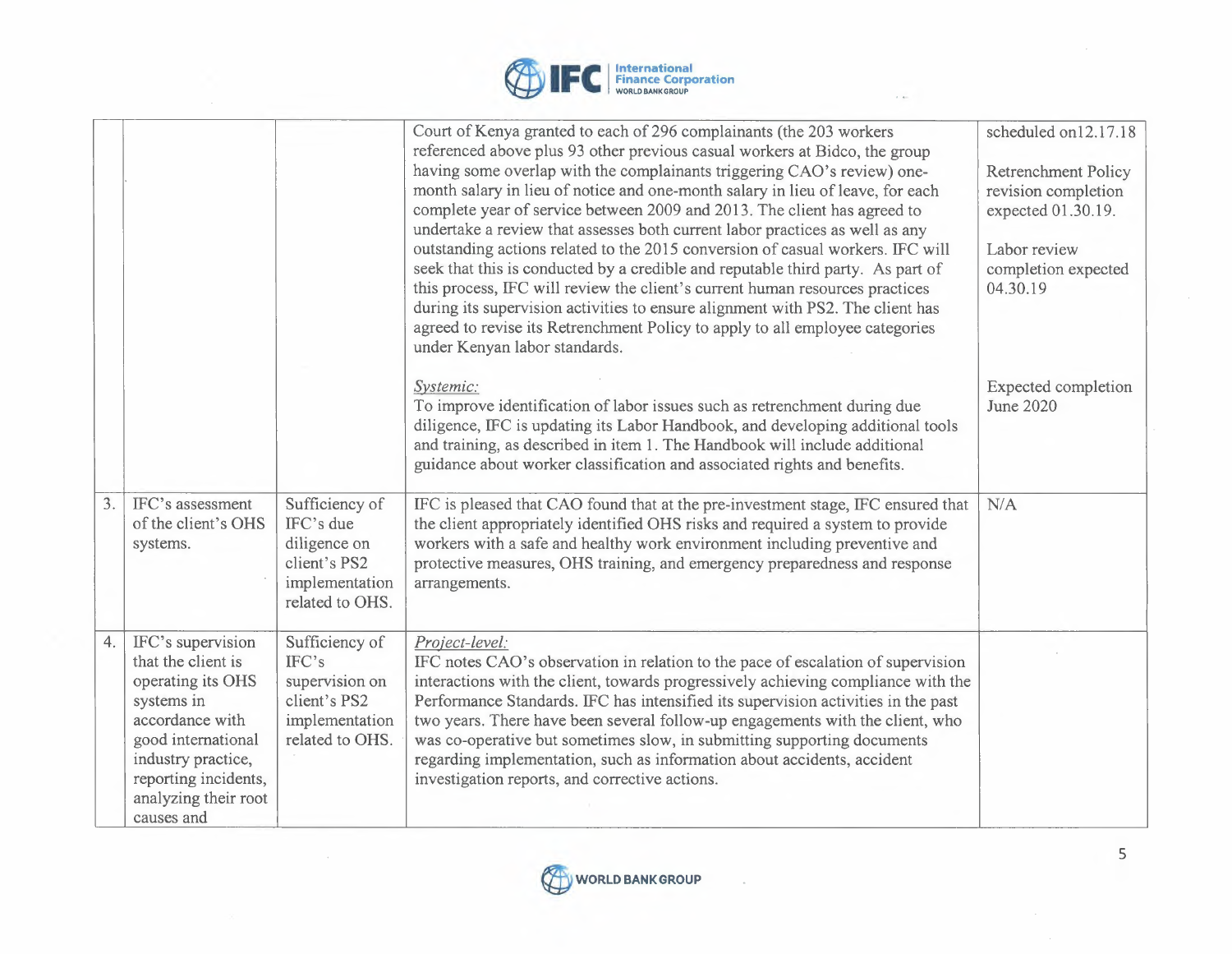

 $\sim$ 

|    | implementing<br>corrective<br>measures.                                                                                                                    |                                                                                                                            | To support the client in good international industry practice for OHS, IFC will<br>work with the client's management and staff to fully leverage their current<br>activities (including independent third party audits) in identifying hazards;<br>provide good practice examples of preventative and protective measures that<br>emphasize modification, substitution or elimination of hazardous conditions or<br>substances; and provide guidance to improve accident and near-miss reporting,<br>root cause analysis, and corrective measures. With regards to residual risks, and<br>their associated hazards, IFC will work with the client to ensure that Personal<br>Protective Equipment (PPE) access, distribution and training is comprehensive<br>and commensurate to those remaining hazards. IFC will regularly adjust the<br>resourcing and regularity of supervision activities (site visits and follow up<br>reporting) based on the level of concerns identified with regards to OHS. | Implementation<br>initiated by 02.28.19 |
|----|------------------------------------------------------------------------------------------------------------------------------------------------------------|----------------------------------------------------------------------------------------------------------------------------|---------------------------------------------------------------------------------------------------------------------------------------------------------------------------------------------------------------------------------------------------------------------------------------------------------------------------------------------------------------------------------------------------------------------------------------------------------------------------------------------------------------------------------------------------------------------------------------------------------------------------------------------------------------------------------------------------------------------------------------------------------------------------------------------------------------------------------------------------------------------------------------------------------------------------------------------------------------------------------------------------------|-----------------------------------------|
|    |                                                                                                                                                            |                                                                                                                            | Systemic:<br>IFC will assign an OHS Lead from amongst its Environmental and Social<br>specialists to help promote best practice and to act as a resource to advise<br>colleagues on OHS matters in their projects.                                                                                                                                                                                                                                                                                                                                                                                                                                                                                                                                                                                                                                                                                                                                                                                      | <b>Effective</b> from<br>02.01.19       |
| 5. | IFC's assurance<br>that the client is not<br>interfering in the<br>workers' decisions<br>to form or join<br>workers<br>organizations of<br>their choosing. | Sufficiency of<br>IFC's review<br>and supervision<br>on client's PS2<br>implementation<br>related to union<br>recognition. | IFC appreciates CAO's recognition that there is no compliance issue as Kenyan<br>Courts have ruled on this issue and a union recognition agreement remains in<br>force.                                                                                                                                                                                                                                                                                                                                                                                                                                                                                                                                                                                                                                                                                                                                                                                                                                 | N/A                                     |
| 6. | IFC's assurance<br>that the client has<br>in place PS2<br>compliant<br>grievance handling<br>policies and<br>procedures.                                   | Sufficiency of<br>IFC's<br>supervision on<br>PS2 related to<br>client's<br>grievance<br>mechanism                          | IFC welcomes CAO's recognition of the progressive nature of the client's<br>fulfillment of the Performance Standards, and appreciates CAO's finding that<br>IFC's supervision and guidance were commensurate with the risk and resulted in<br>positive improvements in the client's grievance handling policies and<br>procedures.                                                                                                                                                                                                                                                                                                                                                                                                                                                                                                                                                                                                                                                                      | N/A                                     |
|    |                                                                                                                                                            | policies and<br>implementation.                                                                                            |                                                                                                                                                                                                                                                                                                                                                                                                                                                                                                                                                                                                                                                                                                                                                                                                                                                                                                                                                                                                         |                                         |



 $\cdot$